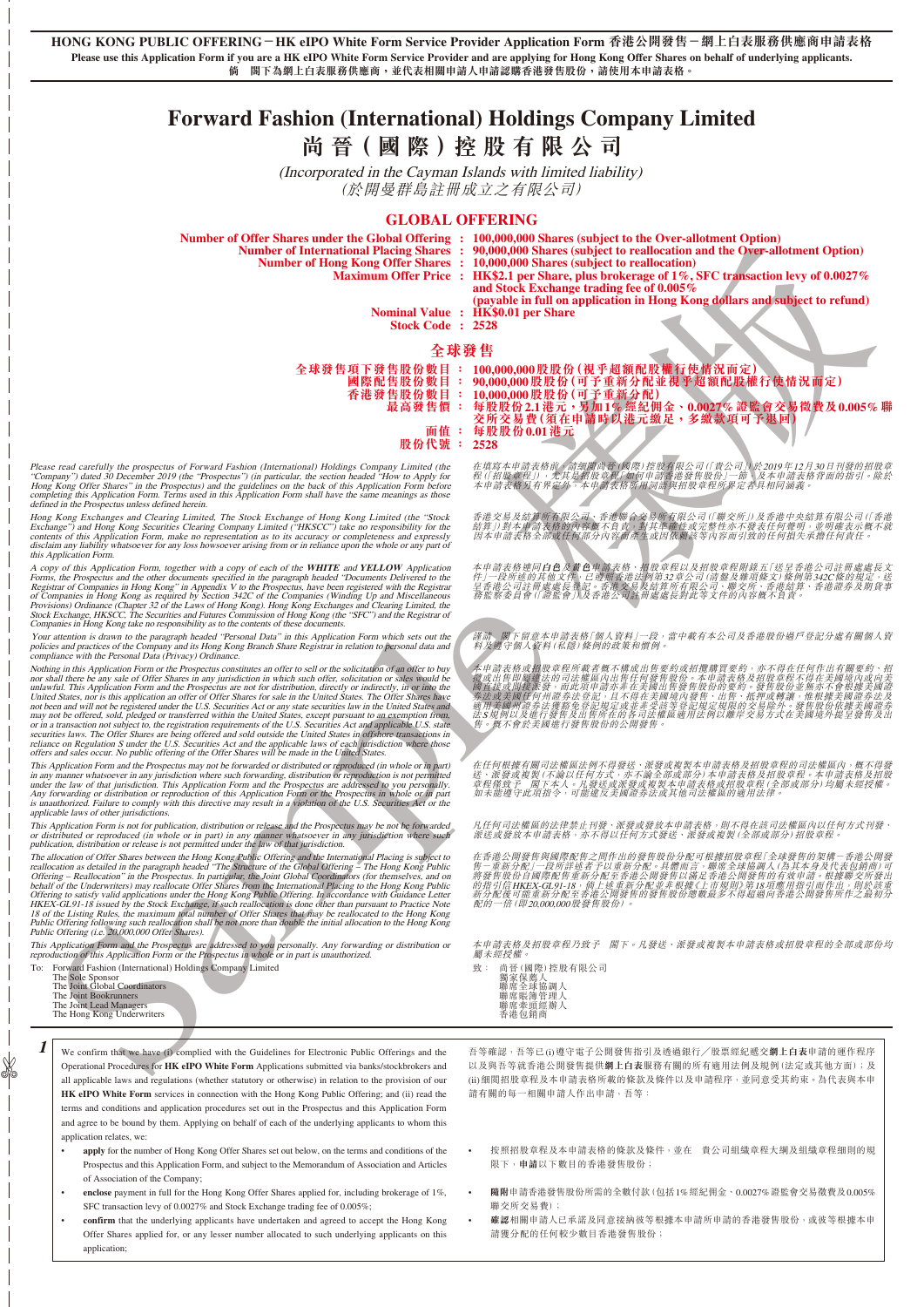|   | undertake and confirm that the underlying applicant(s) and the person for whose benefit the<br>underlying applicant(s) is/are applying has/have not applied for or taken up, or indicated an interest<br>for, or received or been placed or allocated (including conditionally and/or provisionally), and<br>will not apply for or take up, or indicate an interest for, any International Placing Shares under the<br>International Placing nor otherwise participate in the International Placing;                                                                                                                                                                                                                                                                                                                                                                                                                                                                                                                                                                                                                                                                                                                                                                                                                                                                 | 國際配售的任何國際配售股份, 亦不會以其他方式參與國際配售;                                          | 承諾及確認相關申請人及相關申請人為其利益而提出申請的人士並無申請或承購或表示有意<br>認購或收取或獲配售或分配(包括有條件及/或暫定)(亦不會申請或承購或表示有意認購)                                                                                                                                                                                     |
|---|----------------------------------------------------------------------------------------------------------------------------------------------------------------------------------------------------------------------------------------------------------------------------------------------------------------------------------------------------------------------------------------------------------------------------------------------------------------------------------------------------------------------------------------------------------------------------------------------------------------------------------------------------------------------------------------------------------------------------------------------------------------------------------------------------------------------------------------------------------------------------------------------------------------------------------------------------------------------------------------------------------------------------------------------------------------------------------------------------------------------------------------------------------------------------------------------------------------------------------------------------------------------------------------------------------------------------------------------------------------------|-------------------------------------------------------------------------|---------------------------------------------------------------------------------------------------------------------------------------------------------------------------------------------------------------------------------------------------------------------------|
|   | understand that these declarations and representations will be relied upon by the Company, the<br>Directors, the Sole Sponsor, the Joint Global Coordinators, the Joint Bookrunners and the Joint<br>Lead Managers in deciding whether or not to make any allotment of Hong Kong Offer Shares in<br>response to this application and that the underlying applicants may be prosecuted if they made a                                                                                                                                                                                                                                                                                                                                                                                                                                                                                                                                                                                                                                                                                                                                                                                                                                                                                                                                                                 | 聲明,可能會遭受檢控;                                                             | 明白 貴公司、董事、獨家保薦人、聯席全球協調人、聯席賬簿管理人及聯席牽頭經辦人將<br>依賴此等聲明及陳述決定是否就是項申請配發任何香港發售股份,及相關申請人如作出虛假                                                                                                                                                                                      |
|   | false declaration;<br><b>authorise</b> the Company (or its agent) to place the name(s) of the underlying applicants(s) on the<br>register of members of the Company as the holder(s) of any Hong Kong Offer Shares to be allotted<br>to them, and (subject to the terms and conditions set out in the Prospectus and this Application<br>Form) to send any Share certificate(s) and/or refund cheque(s) and/or e-Auto Refund payment<br>instruction(s) (where applicable) to the underlying applicant(s) by ordinary post at that underlying<br>applicant's own risk to the address stated on this Application Form in accordance with the<br>procedures prescribed in this Application Form and in the Prospectus except where the underlying<br>applicant has applied for 1,000,000 or more Hong Kong Offer Shares and that underlying applicant<br>has collected any Share certificate(s) in person in accordance with the procedures prescribed in this                                                                                                                                                                                                                                                                                                                                                                                                          | 申請人已根據本申請表格及招股章程所載程序親身領取任何股票;                                           | 授權 貴公司(或其代理)將相關申請人的姓名/名稱列入 貴公司股東名冊內,作為任何將<br>配發予相關申請人的香港發售股份的持有人,並(在符合招股章程及本申請表格所載條款及<br>條件的情況下)根據本申請表格及招股章程所載程序按本申請表格上所示地址以普通郵遞方<br>式向相關申請人寄發任何股票及/或任何退款支票及/或電子自動退款指示(如適用),郵<br>誤風險概由相關申請人承擔,除非相關申請人已申請1,000,000股或以上香港發售股份且相關                                            |
|   | Application Form and in the Prospectus;<br>request that any e-Auto Refund payment instructions be dispatched to the application payment<br>$\bullet$<br>bank account where the applicants had paid the application monies from a single bank account;<br><b>request</b> that any refund cheque(s) be made payable to the underlying applicant(s) who had used<br>multiple bank accounts to pay the application monies and to send any such refund cheque(s) by<br>ordinary post at that underlying applicant's own risk to the address stated on the application in<br>accordance with the procedures prescribed in the Application Form and in the Prospectus;<br>$\bullet$<br>confirm that each underlying applicant has read the terms and conditions and application<br>procedures set out in this Application Form, the Prospectus and the designated HK eIPO White<br>Form website at www.hkeipo.hk or through the IPO App and agrees to be bound by them;<br>represent, warrant and undertake that the allotment of or application for the Hong Kong<br>Offer Shares to the underlying applicants or by each underlying applicant for whose benefit this<br>application is made would not require the Company to comply with any requirements under any<br>law or regulation (whether or not having the force of law) of any territory outside Hong Kong; and | 賬戶內;<br>址,郵誤風險概由相關申請人承擔;<br>App所載的條款、條件及申請程序,並同意受其約束;<br>定(不論是否具法律效力);及 | 要求將任何電子自動退款指示發送到申請人以單一銀行賬戶繳交申請款項的申請付款銀行<br>要求任何以多個銀行賬戶繳交申請股款之申請人的退款支票以相關申請人為抬頭人,並根據<br>本申請表格及招股章程所述程序將任何有關退款支票以普通郵遞方式寄發到申請所列的地<br>確認各相關申請人已細関本申請表格、招股章程及網上白表指定網站www.hkeipo.hk或IPO<br>聲明、保證及承諾向各相關申請人或由各相關申請人為其利益而提出本申請的人士配發或申<br>請認購香港發售股份不會引致 貴公司須遵從香港以外任何地區的任何法律或規例的任何規 |
|   | agree that this application, any acceptance of it and the resulting contract, will be governed by and<br>$\bullet$<br>construed in accordance with the laws of Hong Kong.                                                                                                                                                                                                                                                                                                                                                                                                                                                                                                                                                                                                                                                                                                                                                                                                                                                                                                                                                                                                                                                                                                                                                                                            |                                                                         | 同意本申請、對本申請的任何接納及據此訂立的合約將受香港法例管轄並按其詮釋。                                                                                                                                                                                                                                     |
|   | Signature 簽名:                                                                                                                                                                                                                                                                                                                                                                                                                                                                                                                                                                                                                                                                                                                                                                                                                                                                                                                                                                                                                                                                                                                                                                                                                                                                                                                                                        | Date $\exists$ 期:                                                       |                                                                                                                                                                                                                                                                           |
|   | Name of applicant<br>申請人姓名:                                                                                                                                                                                                                                                                                                                                                                                                                                                                                                                                                                                                                                                                                                                                                                                                                                                                                                                                                                                                                                                                                                                                                                                                                                                                                                                                          | Capacity 身份:                                                            |                                                                                                                                                                                                                                                                           |
| 2 |                                                                                                                                                                                                                                                                                                                                                                                                                                                                                                                                                                                                                                                                                                                                                                                                                                                                                                                                                                                                                                                                                                                                                                                                                                                                                                                                                                      |                                                                         |                                                                                                                                                                                                                                                                           |
|   | We, on behalf of the<br>underlying applicants,<br>Total number of Shares<br>offer to purchase<br>股份總數<br>吾等(代表相關<br>申請人)提出認購                                                                                                                                                                                                                                                                                                                                                                                                                                                                                                                                                                                                                                                                                                                                                                                                                                                                                                                                                                                                                                                                                                                                                                                                                                         | only CD-ROM submitted with this Application Form.<br>碟)。                | Hong Kong Offer Shares on behalf of the underlying applicants whose details are contained in the read-<br>代表相關申請人提出認購的香港發售股份(申請人的詳細資料載於連同本申請表格遞交的唯讀光                                                                                                                      |
|   |                                                                                                                                                                                                                                                                                                                                                                                                                                                                                                                                                                                                                                                                                                                                                                                                                                                                                                                                                                                                                                                                                                                                                                                                                                                                                                                                                                      |                                                                         |                                                                                                                                                                                                                                                                           |
| 3 | A total of<br>隨附合共                                                                                                                                                                                                                                                                                                                                                                                                                                                                                                                                                                                                                                                                                                                                                                                                                                                                                                                                                                                                                                                                                                                                                                                                                                                                                                                                                   | cheque(s)<br>Cheque $number(s)$<br>張支票<br>支票編號                          |                                                                                                                                                                                                                                                                           |
|   | are enclosed for<br><b>HK\$</b><br>a total sum of<br>其總金額為<br>港元                                                                                                                                                                                                                                                                                                                                                                                                                                                                                                                                                                                                                                                                                                                                                                                                                                                                                                                                                                                                                                                                                                                                                                                                                                                                                                     | Name of bank<br>銀行名稱                                                    |                                                                                                                                                                                                                                                                           |
|   | Please use <b>BLOCK</b> letters 請用正楷填寫                                                                                                                                                                                                                                                                                                                                                                                                                                                                                                                                                                                                                                                                                                                                                                                                                                                                                                                                                                                                                                                                                                                                                                                                                                                                                                                               |                                                                         |                                                                                                                                                                                                                                                                           |
|   | Name of HK eIPO White Form Service Provider<br>網上白表服務供應商名稱                                                                                                                                                                                                                                                                                                                                                                                                                                                                                                                                                                                                                                                                                                                                                                                                                                                                                                                                                                                                                                                                                                                                                                                                                                                                                                           |                                                                         |                                                                                                                                                                                                                                                                           |
|   | <b>Chinese Name</b><br>中文名稱                                                                                                                                                                                                                                                                                                                                                                                                                                                                                                                                                                                                                                                                                                                                                                                                                                                                                                                                                                                                                                                                                                                                                                                                                                                                                                                                          | HK eIPO White Form Service Provider ID<br>網上白表服務供應商身份識別編碼               |                                                                                                                                                                                                                                                                           |
|   |                                                                                                                                                                                                                                                                                                                                                                                                                                                                                                                                                                                                                                                                                                                                                                                                                                                                                                                                                                                                                                                                                                                                                                                                                                                                                                                                                                      |                                                                         |                                                                                                                                                                                                                                                                           |
|   | Name of contact person<br>聯絡人士姓名                                                                                                                                                                                                                                                                                                                                                                                                                                                                                                                                                                                                                                                                                                                                                                                                                                                                                                                                                                                                                                                                                                                                                                                                                                                                                                                                     | Contact number<br>聯絡電話號碼                                                | Fax number<br>傳真號碼                                                                                                                                                                                                                                                        |
|   | Address<br>地址                                                                                                                                                                                                                                                                                                                                                                                                                                                                                                                                                                                                                                                                                                                                                                                                                                                                                                                                                                                                                                                                                                                                                                                                                                                                                                                                                        |                                                                         | For Broker use 此欄供經紀填寫<br>Lodged by 申請由以下經紀遞交                                                                                                                                                                                                                             |
|   |                                                                                                                                                                                                                                                                                                                                                                                                                                                                                                                                                                                                                                                                                                                                                                                                                                                                                                                                                                                                                                                                                                                                                                                                                                                                                                                                                                      | Broker No.<br>經紀號碼                                                      |                                                                                                                                                                                                                                                                           |
|   |                                                                                                                                                                                                                                                                                                                                                                                                                                                                                                                                                                                                                                                                                                                                                                                                                                                                                                                                                                                                                                                                                                                                                                                                                                                                                                                                                                      | Broker's Chop<br>經紀印章                                                   |                                                                                                                                                                                                                                                                           |
|   |                                                                                                                                                                                                                                                                                                                                                                                                                                                                                                                                                                                                                                                                                                                                                                                                                                                                                                                                                                                                                                                                                                                                                                                                                                                                                                                                                                      |                                                                         |                                                                                                                                                                                                                                                                           |
|   |                                                                                                                                                                                                                                                                                                                                                                                                                                                                                                                                                                                                                                                                                                                                                                                                                                                                                                                                                                                                                                                                                                                                                                                                                                                                                                                                                                      | For Bank use 此欄供銀行填寫                                                    |                                                                                                                                                                                                                                                                           |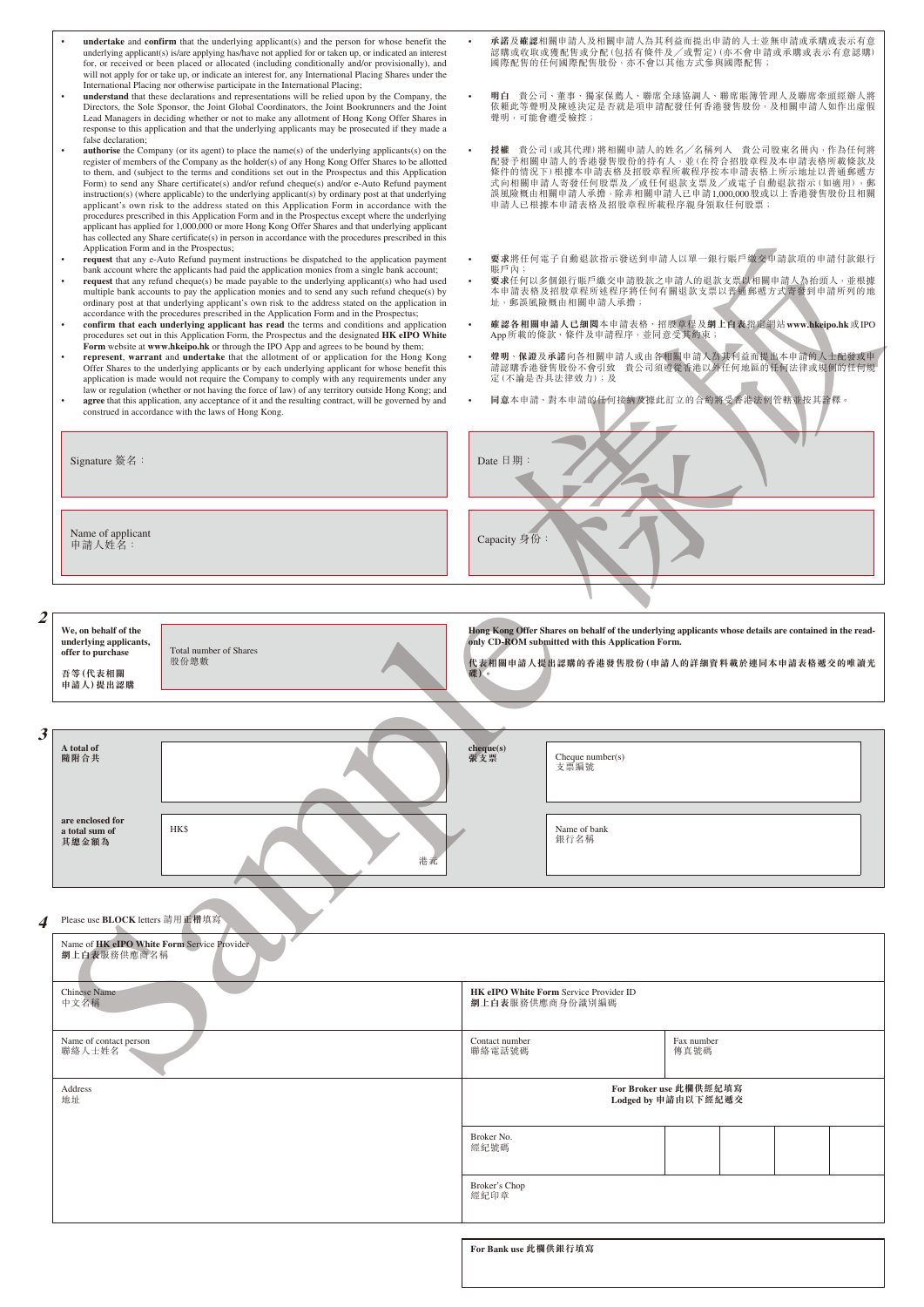#### **GUIDELINES TO COMPLETING THIS APPLICATION FORM**

**References to boxes below are to the numbered boxes on this Application Form.**

#### **1 Sign and date the Application Form in Box 1. Only a written signature will be accepted.**

The name and the representative capacity of the signatory should also be stated.

To apply for Hong Kong Offer Shares using this Application Form, you must be named in the list of **HK eIPO White Form** Service Providers who may provide **HK eIPO White Form** services in relation to the Hong Kong Public Offering, which was released by the SFC.

#### **2 Put in Box 2 (in figures) the total number of Hong Kong Offer Shares for which you wish to apply on behalf of the underlying applicants.**

Application details of the underlying applicants on whose behalf you are applying must be contained in one data file in read-only CD-ROM format submitted together with this Application Form.

#### **3 Complete your payment details in Box 3.**

You must state in this box the number of cheques you are enclosing together with this Application Form; and you must state on the reverse of each of those cheques (i) your **HK eIPO White Form** Service Provider ID; and (ii) the file number of the data file containing application details of the underlying applicant(s).

The dollar amount(s) stated in this box must be equal to the amount payable for the total number of Hong Kong Offer Shares applied for in Box 2. All cheque(s) and this Application Form together with a sealed envelope containing the CD-ROM, if any, must be placed in the envelope bearing your company chop.

For payments by cheque, the cheque must:

- be in Hong Kong dollars;
- not be post dated;
- be drawn on a Hong Kong dollar bank account in Hong Kong;
- show your (or your nominee's) account name:
- be made payable to "**BANK OF CHINA (HONG KONG) NOMINEES LIMITED FORWARD FASHION PUBLIC OFFER**";
- be crossed "Account Payee Only"; and
- be signed by the authorized signatories of the **HK eIPO White Form** Service Provider.

Your application may be rejected if any of these requirements is not met or if the cheque is dishonoured on its first presentation.

It is your responsibility to ensure that details on the cheque(s) submitted correspond with the application details contained in the CD-ROM or data file submitted in respect of this application. The Company, the Joint Global Coordinators and the **HK eIPO White Form** Service Provider have full discretion to reject any applications in the case of discrepancies.

No receipt will be issued for sums paid on application.

#### **4 Insert your details in Box 4 (using BLOCK letters).**

You should write the name, **HK eIPO White Form** Service Provider ID and address of the **HK eIPO White Form** Service Provider in this box. You should also include the name and telephone number of the contact person at your place of business and where applicable, the Broker No. and Broker's Chop.

#### **PERSONAL DATA**

#### **Personal Information Collection Statement**

Some the control of the control of the control of the control of the control of the control of the control of the control of the control of the control of the control of the control of the control of the control of the co The main provisions of the Personal Data (Privacy) Ordinance (the "Ordinance") came into effect in Hong Kong on December 20, 1996. This Personal Information Collection Statement informs the applicant for and holder of the Shares of the policies and practices of the Company and the Hong Kong Branch Share Registrar in relation to personal data and the Ordinance

#### **1. Reasons for the collection of your personal data**

From time to time it is necessary for applicants and registered holders of securities to supply their latest correct personal data to the Company or its agents and the Hong Kong Branch Share Registrar when applying for securities or transferring securities into or out of their names or in procuring the services of the Hong Kong Branch Share Registrar.

Failure to supply the requested data may result in your application for securities being rejected, or in delay, or inability of the Company or the Hong Kong Branch Share Registrar to effect transfers or otherwise render their services. It may also prevent or delay registration or transfer of the Hong Kong Offer Shares which you have successfully applied for and/or the despatch of Share certificate(s) and/or refund cheque(s) and/or e-Auto Refund payment instruction(s) to which you are entitled.

It is important that the applicants and the securities' holders inform the Company and the Hong Kong Branch Share Registrar immediately of any inaccuracies in the personal data supplied.

### **填寫本申請表格的指引**

#### **下文各欄提述的號碼乃本申請表格中各欄的編號。**

## **1 在申請表格欄1簽署及填上日期。只接受親筆簽名。**

亦必須註明簽署人的姓名╱名稱及代表身份。

如欲使用本申請表格申請認購香港發售股份, 閣下必須為名列於證監會公佈的**網 上白表**服務供應商名單內可就香港公開發售提供**網上白表**服務的供應商。

## **2 在欄2填上 閣下欲代表相關申請人申請認購的香港發售股份總數(以數字填寫)。**

閣下代相關申請人作出申請的申請資料詳情必須載入連同本申請表格一併遞交的 唯讀光碟格式的一個資料檔案內。

#### **3 在欄3填上 閣下付款的詳細資料。**

閣下必須在本欄註明 閣下連同本申請表格隨附的支票數目;及 閣下必須在每 張支票的背面註明(i)閣下的**網上白表**服務供應商身份識別編碼;及(ii)載有相關申 請人詳細申請資料的資料檔案編號。

本欄所註明的金額必須與欄2所申請認購的香港發售股份總數應付金額相同。所 有支票及本申請表格連同載有唯讀光碟的密封信封(如有)必須放進加蓋 閣下公 司印鑑的信封內。

如以支票繳付股款,則該支票必須:

- 為港元支票;
- 不得為期票;
- 由在香港的港元銀行賬戶開出;
- 顯示 閣下(或 閣下代名人)的賬戶名稱;

• 註明抬頭人為「**中國銀行(香港)代理人有限公司-尚晉公開發售**」;

- 劃線註明「只准入抬頭人賬戶」;及
- 由**網上白表**服務供應商的授權簽署人簽署。

倘未能符合任何此等規定或倘支票首次過戶不獲兌現, 閣下的申請可能會遭拒絕 受理。

閣下有青任確保所遞交支票上的詳細資料與就本申請遞交的唯讀光碟或資料檔案 所載的申請詳情相符。倘出現差異,本公司、聯席全球協調人及**網上白表**服務供 應商可全權決定拒絕接受任何申請。

申請時繳付的款項不會獲發收據。

#### **4 在欄4填上 閣下的詳細資料(用正楷填寫)。**

閣下必須在本欄填上**網上白表**服務供應商的名稱、**網上白表**服務供應商的身份識 別編號及**網上白表**服務供應商的地址。 閣下亦必須填寫 閣下營業地點的聯絡人 士姓名及電話號碼及(如適用)經紀號碼及加蓋經紀印章。

## **個人資料**

#### **個人資料收集聲明**

個人資料(私隱)條例(「條例」)中的主要條文於1996年12月20日在香港生效。此份個 人資料收集聲明是向股份申請人及持有人說明本公司及香港證券登記分處有關個人資 料及條例的政策和慣例。

#### **1. 收集 閣下個人資料的原因**

證券申請人或登記持有人申請證券或以本身名義轉讓或受讓證券時或尋求香港股 份過戶登記分處的服務時,必須不時向本公司或其代理人及香港股份過戶登記分 處提供其最新的準確個人資料。

未能提供所要求的資料可能導致 閣下申請證券被拒或延遲,或本公司或香港股 份過戶登記分處無法落實轉讓或提供服務。此舉亦可能妨礙或延遲登記或轉讓 閣下成功申請並有權獲得的香港發售股份及╱或寄發股票及╱或退款支票及╱或 發送電子自動退款指示。

證券申請人及持有人提供的個人資料如有任何錯誤,必須立即通知本公司及香港 股份過戶登記分處。